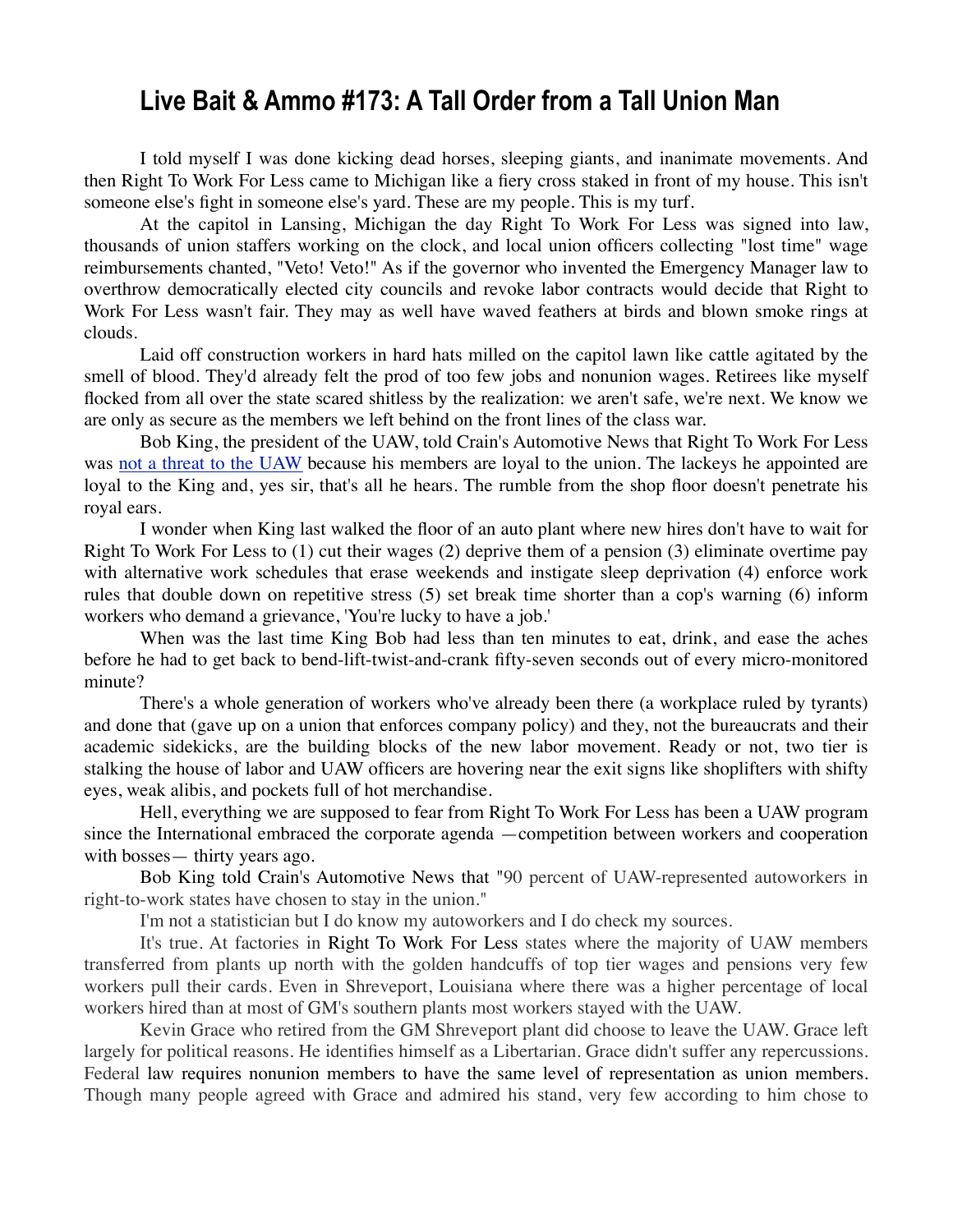withdraw from the UAW. "Most people don't like not belonging to a club," Grace said. "They don't believe in getting something for nothing. So they stay even if they don't agree with the politics."

But at the Freightliner plant in Cleveland, North Carolina where the International UAW supported the company when Freightliner fired the bargaining committee, and subsequent contracts dealt management a handful of aces, it's another story.

Franklin Torrence, a former union officer at Freightliner, told me that membership varies from 65 percent to 75 percent. "The number shifts" Torrence said. "It increases before contract negotiations and then decreases when members are dissatisfied."

After an election the losing faction pull their cards. If a worker isn't satisfied with the way a grievance is handled, he withdraws from the union and files a complaint with the National Labor Relations Board. The NLRB is more likely to help a nonunion worker who claims discrimination and who isn't obligated to "exhaust internal union remedies."

Sometimes, it's just the money. Prior to a bonus, members who want to save on dues cancel their membership. Second tier workers may begrudge every bite out of a check that won't stretch from payday to payday. Who's to blame for their resentment? The way they see it, the company and the union both are responsible for their second class status.

There's only one way to overcome anti-union laws and belligerent bosses. Everyone knows what it is and the class of people who live off unearned income do everything in their power to decimate it.

Panic pushers insist there is a conspiracy to disarm American citizens. While we oil our rifles and finger our bullets like worry beads, thieves disguised in suits and ties disable our earning power, devalue our homes, destroy our unions, and transfer the accumulated wealth of our labor overseas. Indeed there is a conspiracy, and the warning reverberates like a [diddley bow](http://www.cr.nps.gov/delta/blues/people/elmore_james.htm) strung between unemployment and debt, illness and bankruptcy, the prison and the mission.

Americans aren't controlled by automatic weapons and tanks. We are controlled by fear, by clamors of "fiscal cliff" echoing like foghorns in our sleep. We react like dogs barking furiously to defend the patch of dirt we're chained to.

The kettle of vultures that advocate a bunker mentality raze, ridicule, and undermine the only genuine security humans have ever known — community, fellowship, solidarity.

We really have our work cut out for us. It's tempting to express anger against a company dominated union by not paying dues. One might hope withholding dues would make the office rats accountable. Such reasoning overestimates their work ethic and underestimates the lucrative flow of kickbacks legally defined as [joint funds.](http://www.uawndm.org/joint.htm) It pays to sleep with the boss. In a capitalist country the matrimony of labor and management is blessed and the dowry is filed as a tax deductible business expense.

Bob King in an editorial titled ["The Lesson of Freightliner"](http://digital.turn-page.com/i/57740) declared that "success comes from strong partnerships between labor and management." If King's message sounds like Right To Work For Less sweet-talk, that's because it comes from the same playbook.

King, the [son of a Ford industrial relations director](http://www.bloomberg.com/news/2010-06-15/king-inherits-uaw-pushing-for-payback-after-cuts-of-up-to-30-000-a-worker.html), didn't mention that in 2007 the International UAW aided and abetted Freightliner in securing the termination of local union officers for calling a strike in response to management's declaration that "there would be [no contract extension.](http://socialistworker.org/2008/02/22/union-busting-freightliner)" As a result the Good Friday holiday was cancelled and workers were required to work for straight time.

Every union person worth the steel in the toes of their boots knows that you don't work without a contract. Hell, even CEOs won't work without a contract. Try telling a supplier that the contract is canceled and see how many parts you get on Monday. Any self respecting bargaining committee would call for a strike.

In arbitration hearings International UAW officers under the leadership of UAW Vice President General Holifield ["testified as witnesses for the company."](http://socialistworker.org/2008/11/07/split-ruling-for-freightliner-five) Now retired International UAW President Ron Gettelfinger and Nate Gooden, an International UAW Vice President now deceased, had made a